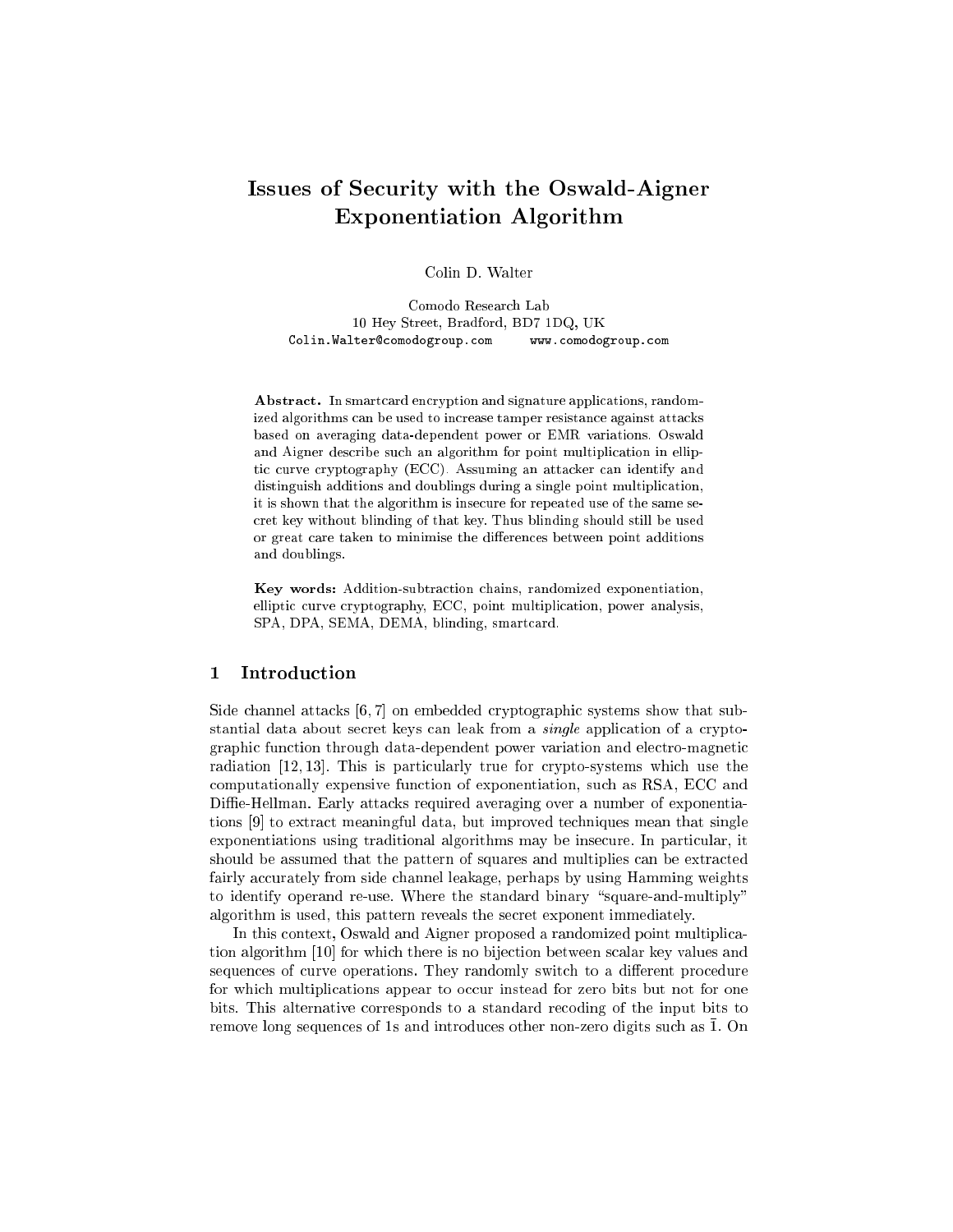the one hand, the pattern of squares and multiplications is no longer fixed, so that averaging power tra
es from several exponentiations does not make sense, and, on the other hand, there is ambiguity about whi
h digit value is asso
iated with each multiplication.

This arti
le analyses the set of randomized tra
es that would be generated by repeated re-use of the same unblinded key  $k$ . By aligning corresponding doublings in a number of tra
es, the possible operation sequen
es asso
iated with bit pairs and bit triples of the secret key  $k$  can be extracted. With only a few traces (ten or so) this provides enough information to determine half the bits of  $k$ unequivocally, and the rest with a very high degree of certainty.

Previous work in this area includes  $[11]$  and  $[14]$ . In  $[11]$  Oswald takes a similar but *deterministic* algorithm and shows how to determine a space of possible keys from one sequence of curve operations, but not how to combine such results from different sequences. Here randomization minimises the inter-dependence between consecutive operations and so it is unclear whether or not her techniques lead to an intractable amount of computing. Okeya & Sakurai [14] treat the simple version of the randomized algorithm and succeed in combining results from different multiplications by the same key. They require the key  $k$  to be reused  $100 + \log_2 k$  times. Here we treat the more complex version of the algorithm in an extended form whi
h might in
rease se
urity. The analysis of Okeya & Sakurai is inapplicable here because it depends on a fixed finite automaton state occurring after processing a zero bit. However, using new methods we find that a) measurements from only  $O(10)$  uses of the secret key reveal the key by applying theory whi
h onsiders pairs of bits at a time, b) software whi
h onsiders longer sequences of bits can process just two uses to obtain the key in  $O(\log k)$  time, and c) for standard key lengths and perfect identification of adds and doubles, a single use will dis
lose the key in a tra
table amount of time. In addition, our atta
k seems less sus
eptible to error: key bits are dedu
ed independently so that any incorrect deductions affect at most the neighbouring one or two bits. In comparison, the attack of Okeya & Sakurai recovers bits sequentially, making recovery from errors more complex.

Although only one algorithm is studied here, a similar overall approach can be used to break most randomized re
oding pro
edures under the same onditions. The two main properties required are: i) after a given sequen
e of point operations, the unprocessed part  $k'$  of the key can only have one of a small, bounded number of possible values (determined from  $k$  by the length of the operation sequen
e but independent of other hoi
es); and ii) it is possible to identify an associated subset of trace suffixes for which all members correspond to the same value of  $k'$ . These also hold for the algorithm proposed by Liardet  $&$  Smart [8], which uses a sliding window of random, variable width. They seem to be the key properties required in [16] to demonstrate similar weaknesses in that algorithm.

Several counter-measures exist against this type of attack. As well as standard blinding by adding a random multiple of the group order to the exponent,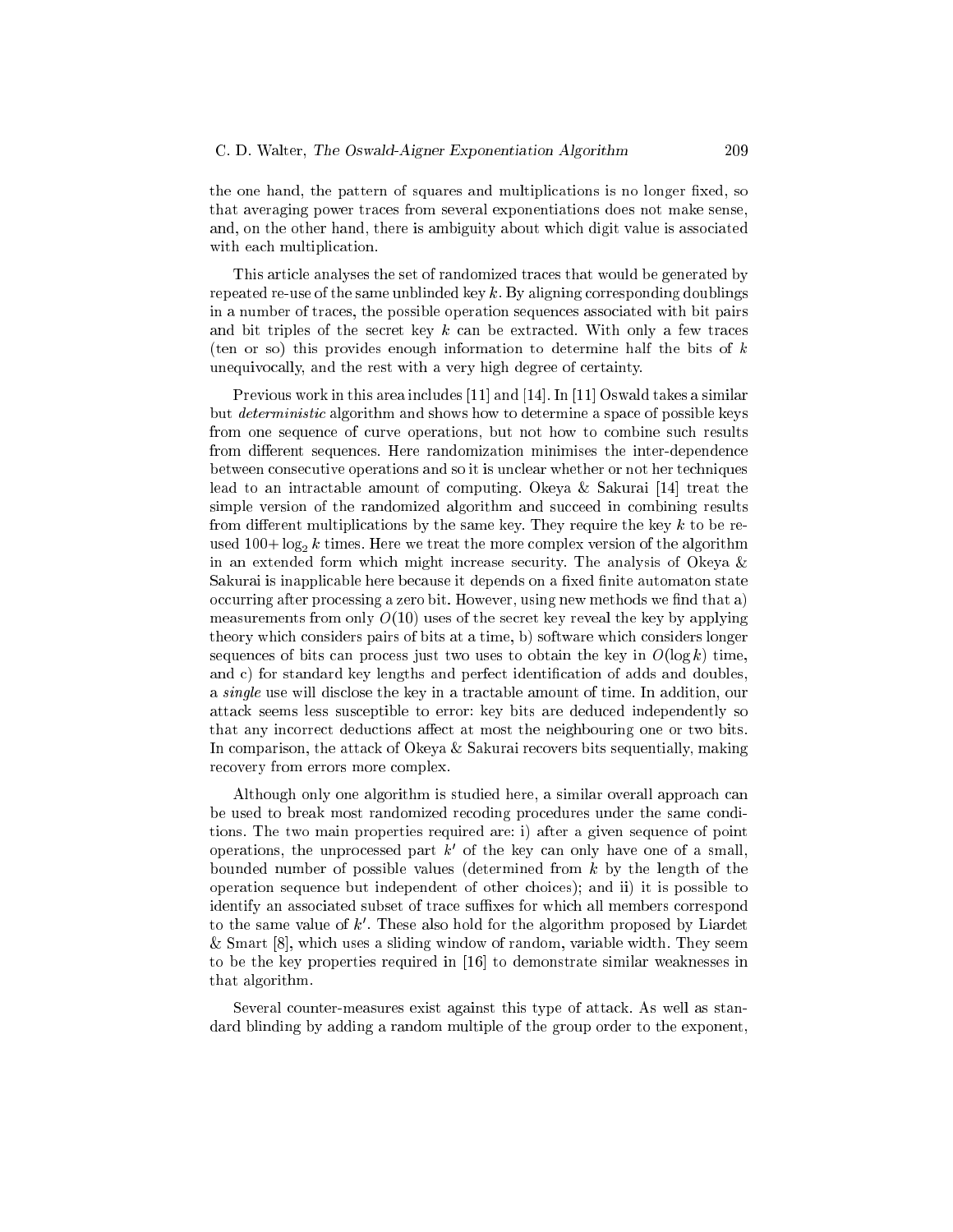different algorithms can be employed, such as [3,5]. Moreover, formulae for point additions and doublings can be made indistinguishable  $[1, 2, 4, 8]$ .

# 2 The Oswald-Aigner Exponentiation Algorithm

This section contains a brief outline of the Oswald-Aigner algorithm [10] in terms of the additive group of points on an elliptic curve  $E$ . Rational integers are written in lowercase while points on the curve are written in capitals and Greek characters denote probabilities. The algorithm computes the point  $P = kQ$  for a given positive integer  $k$  (the secret key) and a given point  $Q$  on  $E$ .



Fig. 1. Finite automaton for an extension of the algorithm. rb is a random bit.

The algorithm randomly introdu
es alternative reodings to the representation of  $k$ . It can be viewed as pre-processing bits of  $k$  from right to left into a new digit set  $\{-1, 0, +1, +2\}$ . Then the resulting scheme for point multiplication an be performed in either dire
tion. The onversion uses a arry bit set initially to 0. When this bit is summed with the current bit of  $k$ , the result  $0, 1$  or  $2$  can be re-coded in different ways: 0 always gives a new digit 0 with carry  $0; 1$  can give either new digit 1 and carry 0, or new digit  $\overline{1}$  with carry 1; and 2 gives either new digit 0 and arry 1, or new digit 2 and arry 0. Fig. 1 illustrates this as a finite automaton for a slight extension of the original right-to-left algorithm. It has 4 states, numbered 0 to 3 with the carry being 1 if, and only if, the state is 2. For the transition from state 2 to state 1, the normal order of doubling and adding is reversed. This a
hieves the pro
essing for digit value 2. The extension here allows a new transition from state 0 to state 2; the original algorithm is the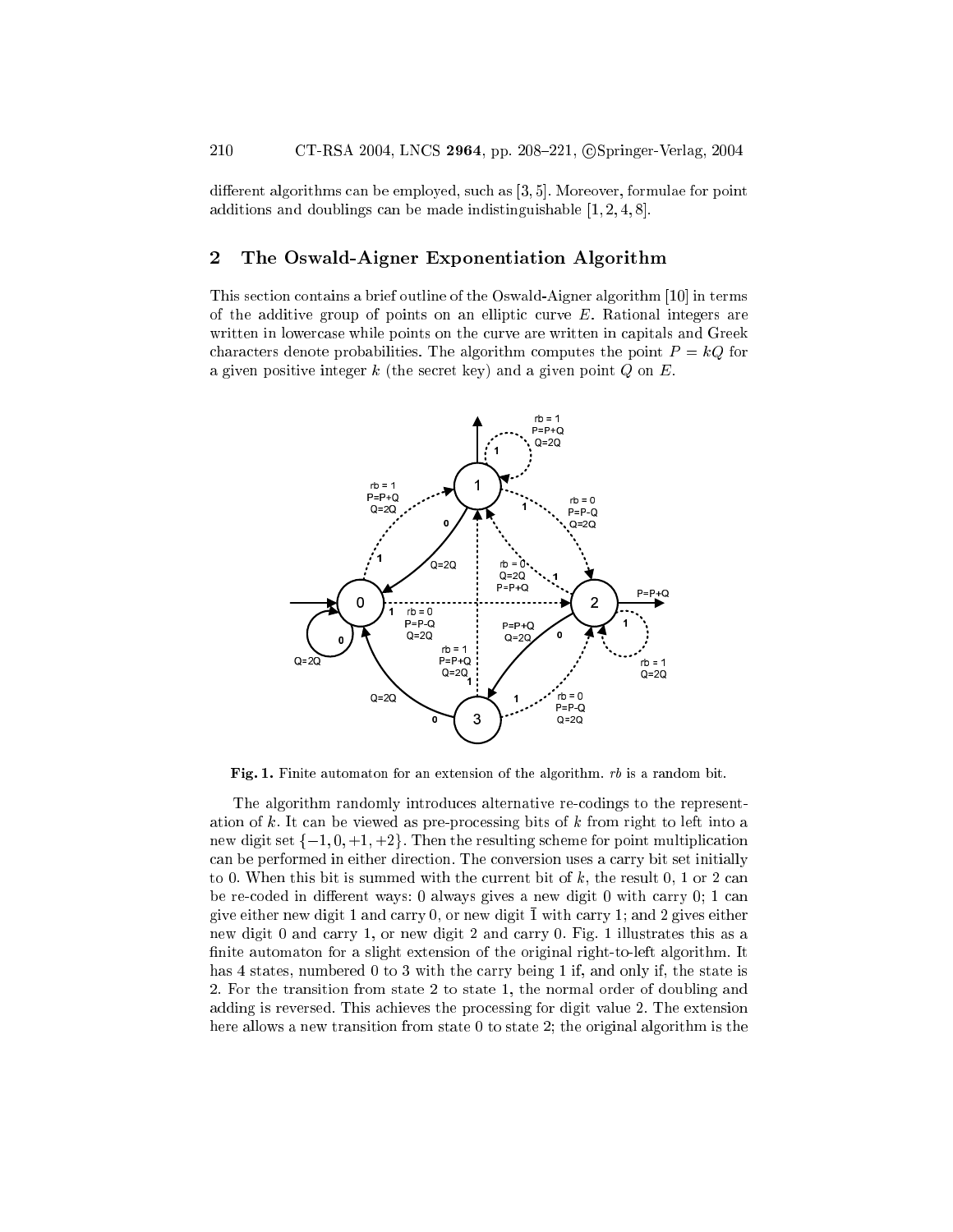special case in which the random bit  $rb = 1$  always for state 0. The extension also allows the random bits to be biased for each state. However, if the same distribution of random bits is used for each of the states  $0$ , 1 and 3, the automaton simplifies to just two states, obtained by merging states  $0$ , 1 and 3.

Figure 2 provides equivalent code for the associated right-to-left point multiplication. A left-to-right version is also possible, and can be attacked in the same way

```
/* \mathcal{O} is the zero of the elliptic curve */
P \leftarrow O;
State \leftarrow 0;
While k > 0 do
€
     If (k \mod 2) = 0 then
     case State of
     \mathcal{L}0,1,3 : Q \leftarrow 2Q ; State \leftarrow 0 ;
                 : P \leftarrow P+Q; Q \leftarrow 2Q; State \leftarrow 3;
         2<sup>1</sup>\mathcal{F}else
     case State of
      €
         0,1,3 : If rb = 0 then /*rb is a Random Bit */{P \leftarrow P-Q ; Q \leftarrow 2Q ; State \leftarrow 2}else
                              \begin{array}{ccccccccc} \{ & P & \leftarrow & P \texttt{+Q} & ; & \texttt{Q} & \leftarrow & 2\texttt{Q} & ; & \texttt{State} & \leftarrow & 1 ~\} & ; \end{array}: If rb = 0 then /* rb is a Random Bit */\overline{2}\begin{array}{ccccccccc} \{ & \mathbb{Q} & \leftarrow & 2\mathbb{Q} & ; & \mathbb{P} & \leftarrow & \mathbb{P} + \mathbb{Q} & ; & \text{State} & \leftarrow & 1 \end{array} \}else
                              {0 \leftarrow 20};
     \} ;
     k \leftarrow k div 2 ;
\} :
If State = 2 then P \leftarrow P+Q;
```
Fig. 2. Oswald & Aigner's randomized signed binary exponentiation (extended).

### 3 **Efficiency Considerations**

**Definition 1.** Let  $\alpha$ ,  $\beta$ ,  $\gamma$  and  $\delta$  be the probabilities that the random bit rb is chosen to be 1 when the current state is  $0, 1, 2$  or 3 respectively.

These probabilities can be chosen to improve efficiency or, as we shall see, security. For a key  $k$  whose bits are selected independently and at random from a uniform distribution, the matrix of transition probabilities between states of the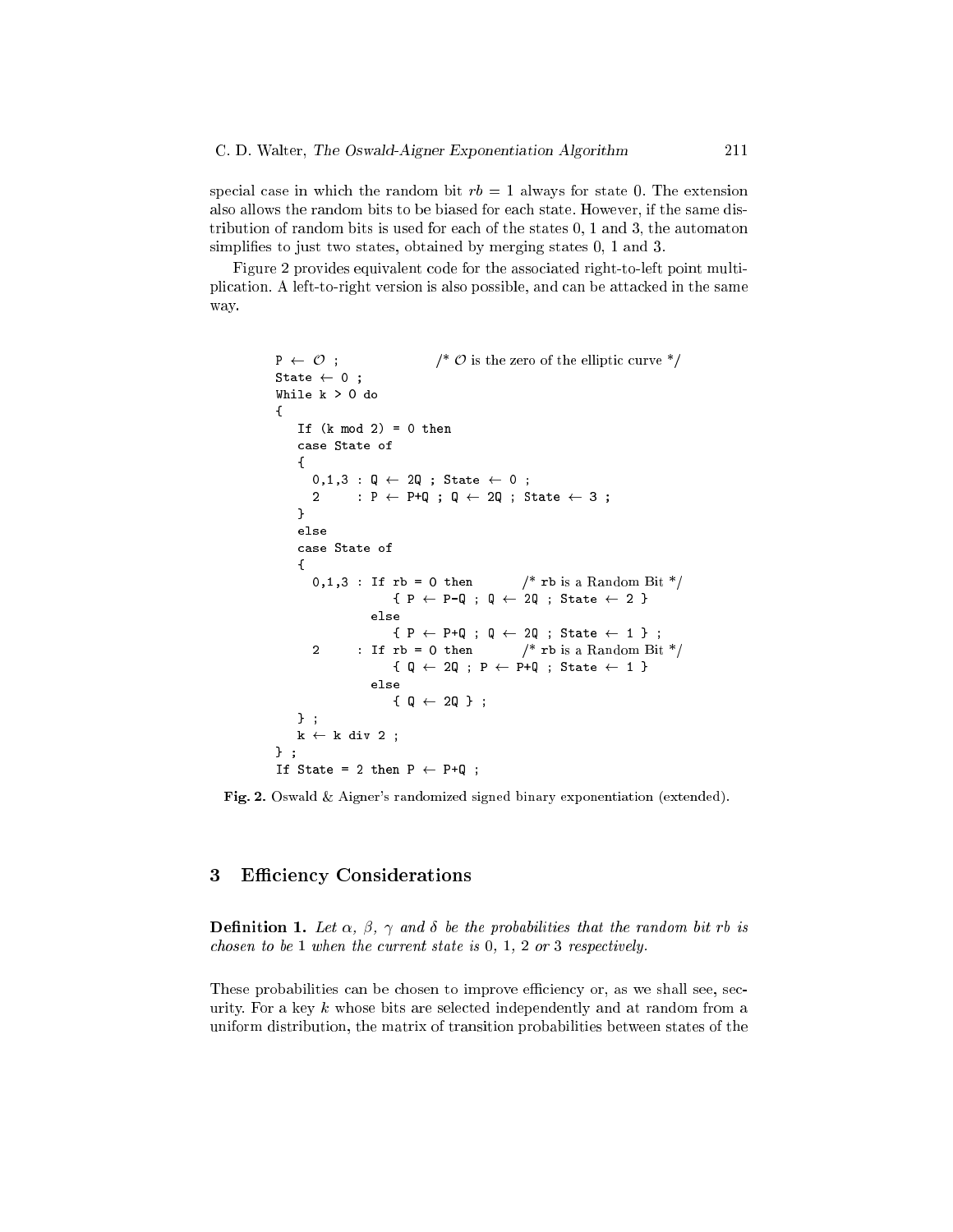automaton is then

$$
\begin{bmatrix}\n\frac{1}{2} & \frac{1}{2} & 0 & \frac{1}{2} \\
\frac{\alpha}{2} & \frac{\beta}{2} & \frac{1-\gamma}{2} & \frac{\delta}{2} \\
\frac{1-\alpha}{2} & \frac{1-\beta}{2} & \frac{\gamma}{2} & \frac{1-\delta}{2} \\
0 & 0 & \frac{1}{2} & 0\n\end{bmatrix}
$$

**Lemma 1.** The transition matrix has an eigen-vector  $(\frac{1}{2} - \mu, \frac{1}{2} - 2\mu, 2\mu, \mu)$  where  $\mu = \frac{2-\alpha-\beta}{12-2\alpha-4\beta-4\gamma+2\delta}$ . Its elements are the probabilities associated with each state.<br>Moreover,  $0 \le \mu \le \frac{1}{4}$ .

This is an easy exercise for the reader. Taking the dot product of this eigenvector with the vector  $(\frac{1}{2}, \frac{1}{2}, 1-\frac{1}{2}\gamma, \frac{1}{2})$  of average additions associated with each state provides the expected number of additions per bit:  $\frac{1}{2} + (1 - \gamma)\mu$ . The number of doublings is constant at one per bit. So, to minimise the total time we require  $(1-\gamma)\mu = 0$ , i.e.  $(1-\gamma)(2-\alpha-\beta) = 0$ , i.e. disallow either the transition from state 2 back to state 1, or both transitions to state 2 from states 0 and 1. Avoiding these extremes provides greater randomness. In particular,  $\alpha$  and/or  $\beta$  should be kept away from 1 so that states 2 and 3 are reachable. In the limit as  $\alpha\beta\gamma\delta\rightarrow 1$  (which optimises efficiency), on average there is half an addition per bit of  $k$ . Thus, a typical addition chain has a little over  $\frac{1}{2} \log_2 k$  additions (or subtractions). Even a modest bias towards efficiency, such as taking  $\alpha = \beta = \gamma = \delta \geq \frac{3}{4}$ , changes this by just  $2\%$  or less

### The Attack  $\overline{\mathbf{4}}$

#### 4.1 Initial Hypotheses, Notation & Overview of the Attack

The attack here assumes sufficiently good monitoring equipment and a sufficiently weak implementation. Specifically it is assumed that:

- Adds and doublings can always be identified and distinguished correctly in side channel leakage from a single point multiplication; and
- Side channel traces are available for a number of different uses of the same, unblinded key value.

For ease in calculating probabilities, we assume adds and doublings can *always* be distinguished. Similar results hold if this is only usually the case. By the first hypothesis,

- every side-channel trace tr can be viewed as a word over the alphabet  $\{A, D\}$ 

where A denotes the occurrence of an addition and  $D$  that of a doubling. Here, as expected, the trace is written with time increasing from left to right. However, this is the opposite of the binary representation of the secret key  $k$  which is processed from right to left, so that the re-coding can be done on the fly (Fig. 2). For example, if the machine were to cycle round only states 0 and 1 giving the

212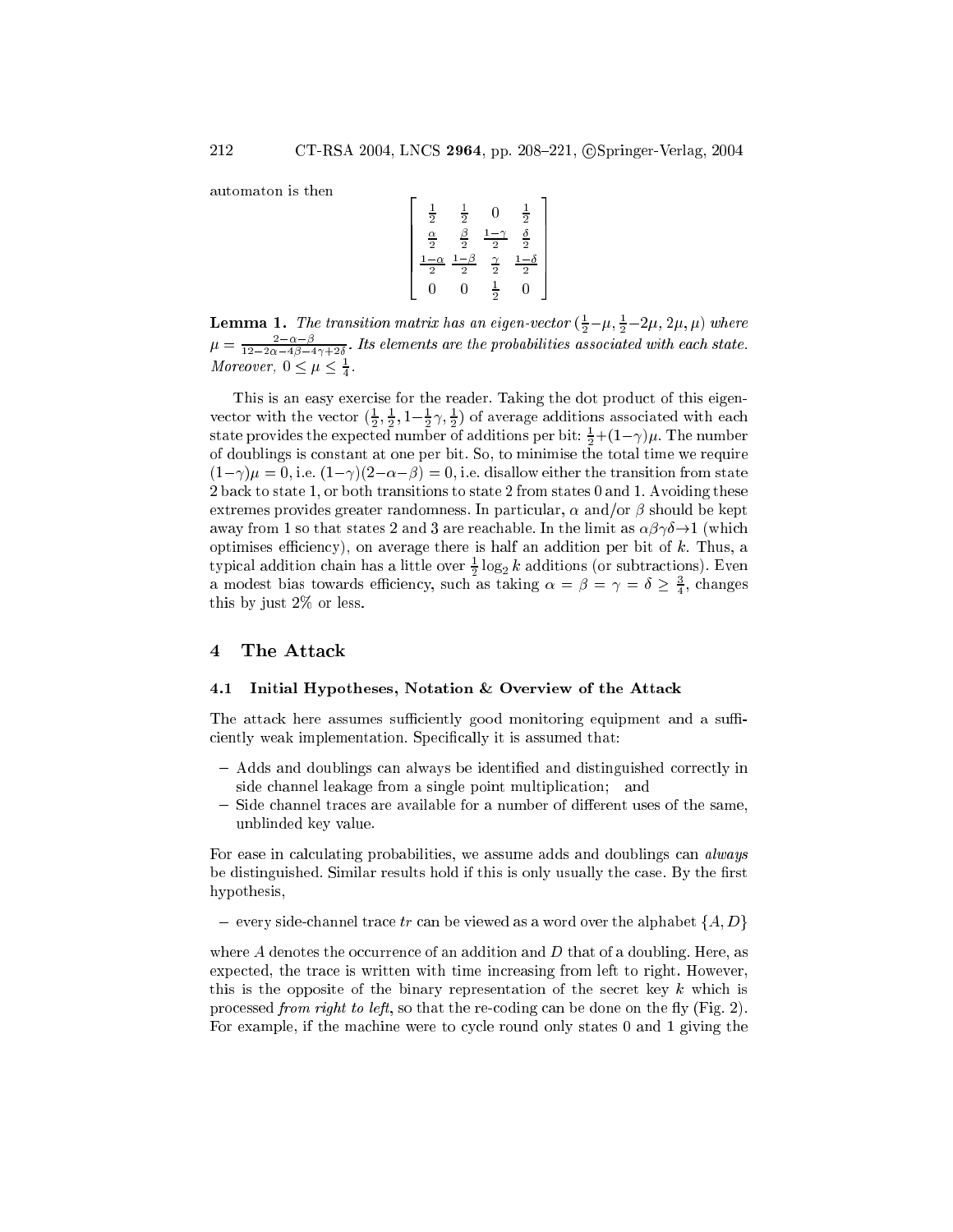sequence of operations for square-and-multiply exponentiation, then the trace would be essentially the same as the binary, but reversed: every occurrence of 0 would appear as  $D$ , and every occurrence of 1 would appear as  $AD$ . So the binary representation 11001 would generate the trace *ADDDADAD*. There is one  $D$  for every bit, and we index them to correspond:

**Definition 2.** The position of an instance of  $D$  in a trace is the number of occurrences of D to its left.

Thus, the leftmost D of ADDDADAD has position 0 and arises from processing the rightmost bit of 11001, whi
h has index 0.

The attack consists of a systematic treatment of observations like the following. The only transition which places  $D$  before rather than after an associated occurrence of  $A$  is the transition  $(21)$ . Hence, every occurrence of the substring DAAD in a trace tr corresponds to traversing transition (21) then (12) or (11) in the finite automaton. This must correspond to processing a bit 1 to reach state 2, and then two further 1 bits. The trace can be split between the two adjacent As into a prefix and a suffix. There is a corresponding split in the binary representation of the secret key k such that the suffix of k has a number of bits equal to the number of  $D\mathbf{s}$  in the prefix of tr. This enables the position of the substring 111 to be determined in  $k$ . Moreover, by the next lemma, most occurrences of 111 an be lo
ated in this way if enough tra
es are available: DAAD appears exa
tly when the middle 1 is represented by the transition (21).

**Lemma 2.** If 11 occurs in the binary representation of k then the probability of the left-hand 1 being represented by transition (21) in a trace for k is  $\pi =$  $4\mu(1-\gamma)$ .

*Proof.*  $4\mu$  is the probability of being in state 2 as a result of the right-hand 1 and  $1-\gamma$  is the (independent) probability of selecting transition (21) next.  $\Box$ 

### 4.2 Properties of the Tra
es

Figure 3 lists the transitions and operation sequences which can occur for each bit pair, in
luding the probability of ea
h. It assumes that initial states have the probabilities determined by Lemma 1, and that neighbouring bits are unknown. The figure enables one to see which bit pairs can arise from given patterns in a trace, and to calculate their probabilities:

**Lemma 3.** Let  $k_i$  denote the bit of k with index i, and  $\mu$  be as in Lemma 1. Then,

i) For a given trace, if the Ds in positions i and  $i+1$  are not separated by any As, then the bit pair  $k_{i+1}k_i$  is 00 with probability  $(2-2\mu(1-\gamma))^{-1}$ , which is at least  $\frac{1}{2}$ . If the Ds are separated by one or more As in any trace, then the bit pair is ertainly not 00.

ii) For a given trace, if the Ds in positions i and  $i+1$  are separated by one A, then the bit pair  $k_{i+1}k_i$  is 10 with probability  $\frac{1}{2}$ . If the Ds are separated by no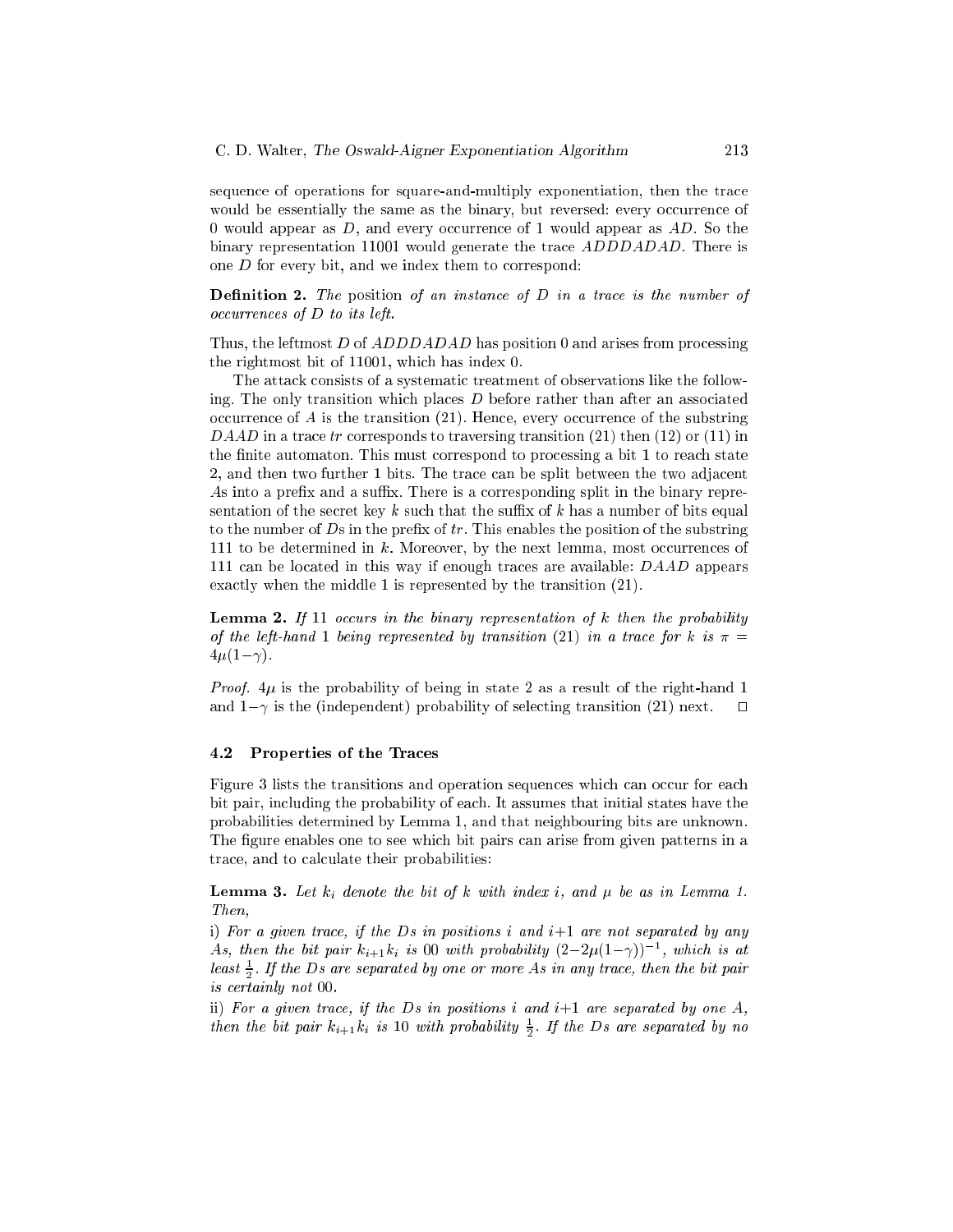As or two As in any trace, then the bit pair is certainly not 10.

iii) For a given trace, if the Ds in positions i and  $i+1$  are separated by two As, then the bit pair  $k_{i+1}k_i$  is certainly 11. The probability of two As when the bit pair is 11 is  $2\mu(1-\gamma)$ , assuming bit  $k_{i-1}$  is unknown.

iv) For a set of n traces, suppose the Ds in positions i and  $i+1$  are separated by no As in some cases, by one A in some cases, and by two As in no cases. Then the bit pair  $k_{i+1}k_i$  is 01 with probability  $(1+(1-2\mu(1-\gamma))^n)^{-1}$ .

| Bit             | Operation             | <i>State</i>  | <i>Probabilities</i> ,                                                                             |
|-----------------|-----------------------|---------------|----------------------------------------------------------------------------------------------------|
| Pair            | Patterns              | Sequences     | <i>given the bit pair</i>                                                                          |
| 0 <sub>0</sub>  | D.D                   | 000, 100, 300 | $1 - 2\mu$                                                                                         |
|                 | AD.D                  | 230           | $2\mu$                                                                                             |
| 10 <sup>°</sup> | D.AD                  | 001, 002      | $rac{1}{2} - \mu$                                                                                  |
|                 | D.AD                  | 101, 102      | $\frac{1}{2} - 2\mu$                                                                               |
|                 | $AD$ . $AD$           | 231, 232      | $2\mu$                                                                                             |
|                 | D.AD                  | 301, 302      | $\mu$                                                                                              |
| 01              | AD.D, AD.AD           | 010, 023      | $(\frac{1}{2}-\mu)\alpha$ , $(\frac{1}{2}-\mu)(1-\alpha)$                                          |
|                 | AD.D, AD.AD           | 110, 123      | $(\frac{1}{2}-2\mu)\beta$ , $(\frac{1}{2}-2\mu)(1-\beta)$                                          |
|                 | $DA.D.$ $D.AD$        | 210, 223      | $2\mu(1-\gamma)$ , $2\mu\gamma$                                                                    |
|                 | AD.D, AD.AD           | 310, 323      | $\mu\delta$ , $\mu(1-\delta)$                                                                      |
| $11\,$          | $AD$ $AD$ , $AD$ $AD$ | 011, 012      | $\left(\frac{1}{2}-\mu\right)\alpha\beta$ , $\left(\frac{1}{2}-\mu\right)\alpha(1-\beta)$          |
|                 | AD.DA, AD.D           | 021, 022      | $\left(\frac{1}{2}-\mu\right)(1-\alpha)(1-\gamma), \ \left(\frac{1}{2}-\mu\right)(1-\alpha)\gamma$ |
|                 | AD.AD, AD.AD          | 111, 112      | $(\frac{1}{2}-2\mu)\beta^2$ , $(\frac{1}{2}-2\mu)\beta(1-\beta)$                                   |
|                 | AD.DA, AD.D           | 121, 122      | $(\frac{1}{2}-2\mu)(1-\beta)(1-\gamma), (\frac{1}{2}-2\mu)(1-\beta)\gamma$                         |
|                 | $DA$ $AD$ , $DA$ $AD$ | 211, 212      | $2\mu(1-\gamma)\beta$ , $2\mu(1-\gamma)(1-\beta)$                                                  |
|                 | D.DA, D.D             | 221, 222      | $2\mu\gamma(1-\gamma)$ , $2\mu\gamma^2$                                                            |
|                 | $AD$ $AD$ , $AD$ $AD$ | 311, 312      | $\mu\delta\beta$ , $\mu\delta(1-\beta)$                                                            |
|                 | AD.DA, AD.D           | 321, 322      | $\mu(1-\delta)(1-\gamma), \mu(1-\delta)\gamma$                                                     |

Fig. 3. All possible operation sequences for all bit pairs, and their probabilities given the bit pair occurs. (Bit pairs are processed right to left and operations left to right.)

*Proof.* i) First, by inspection of the finite automaton, the only possible operation sequences for 00 are  $ADD$  and  $DD$ . So the Ds are always adjacent. The intervention of an  $A$  will prove that the bit pair is not 00.

Suppose there is no intervening A between the two specified  $D$ s. Using Figure 3, if the bit pair is 00 then the probability of this is  $\pi_{00} = 1$ ; if the bit pair is 10 then the probability is  $\pi_{10} = 0$ ; if the bit pair is 01 then the probability is  $\pi_{01} = (\frac{1}{2} - \mu)\alpha + (\frac{1}{2} - 2\mu)\beta + \mu\delta$ ; and if the bit pair is 11 then the probability is  $\pi_{11} = (\frac{1}{2} - \mu)(1 - \alpha) + (\frac{1}{2} - 2\mu)(1 - \beta) + 2\mu\gamma + \mu(1 - \delta)$ . Thus, the correct deduction of 00 is made with probability

 $\pi_{00}/(\pi_{00}+\pi_{10}+\pi_{01}+\pi_{11}) = 1/(2-2\mu(1-\gamma)) \geq \frac{1}{2}.$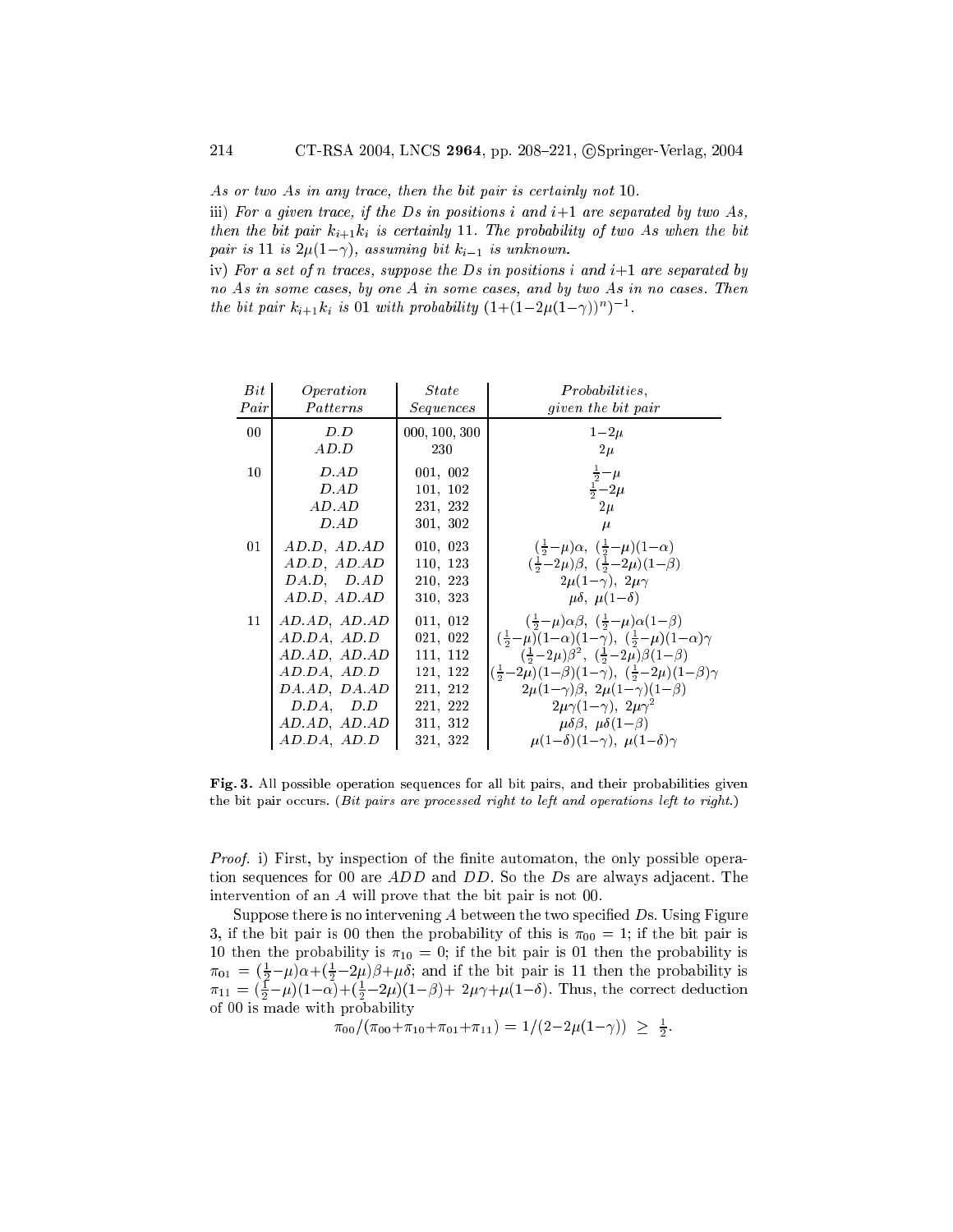ii) Similarly, from Figure 3 the bit pair 10 must always in
lude the operation A once between the two occurrences of  $D$ , but this is not the case for any other bit pair. Thus the absen
e of an A, or the presen
e of two As, guarantees the bit pair is not 10. However, suppose there is exactly one  $A$  between the specified  $D$ s. By Figure 3, if the bit pair is 00 then the probability of this is  $\pi_{00} = 1 - \pi_{00} = 0;$ if the bit pair is 10 then the probability is  $\pi_{10}^+ = 1 - \pi_{10}^+ = 1;$  if the bit pair is 01 then the probability is  $\pi_{01}\,=\, 1\!-\!\pi_{01};$  and if the bit pair is 11 then the probability is  $\pi_{11} = 1 - \pi_{11} - 2 \mu (1 - \gamma)$ . Thus, the correct deduction of 10 is made with probability

$$
\pi'_{10}/(\pi'_{00}+\pi'_{10}+\pi'_{01}+\pi'_{11}) = \frac{1}{2}.
$$

iii) This part is immediate from Figure 3.

iv) Finally, by parts (i) and (ii), a bit pair whi
h in
ludes both the possibilities of no As and of one A between the specified Ds cannot be 00 or 10; it must be 01 or 11. The probability of not having two As in any tra
e when the digit pair is 01 is 1, of ourse. By Fig. 3 the probability of not having two As in any of the  $n$  traces when the digit pair is 11 is  $\pi_n = (1-2\mu(1-\gamma))^n.$  Hence the probability of the pair being 01 rather than 11 is  $1/(1+\pi_n)$ .

We must be a little careful in the application of this lemma. Firstly, each part assumes no knowledge of bit  $k_{i-1}$ . Knowing it changes the probabilities. In most cases, the differences are small enough to be considered negligible; for accurate figures the table can be used to select just the cases starting in states 0 or 3 when the pre
eding pro
essed bit is 0, and the ases starting in states 1 or 2 when that bit is 1. The only case where a qualitative difference occurs is for 11 when AA only occurs if  $k_{i-1} = 1$ . In the case of  $k_{i-1} = 0$  this means we annot distinguish 01 from 11 so easily. This is a typi
al problem to solve when reconstructing the whole key.

Secondly, deductions from different traces are not independent. For example, suppose all of *n* traces have one A between the Ds in positions i and  $i+1$ . From (ii) of the lemma it is tempting to dedu
e that the bit pair is 10 with probability  $1 - (\frac{1}{2})^n$ . However, the probability of this may still only be  $\frac{1}{2}$ . In particular, this happens when the parameters  $\alpha = \beta = \delta = 0$  are selected. Then the bit pairs 10 and 01 would always have exactly one  $A$  between the  $Ds$ , and bit pairs 00 and 11 would never have any As. So 01 and 10 would be equally likely with probability  $\frac{1}{2}$  if exactly one A always occurred. The independent decisions which can be ombined are those based on the independent hoi
es of random bits, as in (iv).

### 4.3 Re
onstru
ting the Key

For this section we assume the default values which give the original algorithm, namely  $\alpha = 1$  and  $\beta = \gamma = \delta = \frac{1}{2}$ . This means  $\mu = \frac{1}{14}$ . Later we consider alternatives whi
h might improve se
urity. Then Figure 3 immediately yields:

### Lemma 4. For the above default values of the parameters,

 $i)$  the bit pair 01 has no intervening A between the associated Ds of a trace with probability  $\frac{9}{14}$  and one intervening A with probability  $\frac{5}{14}$ ;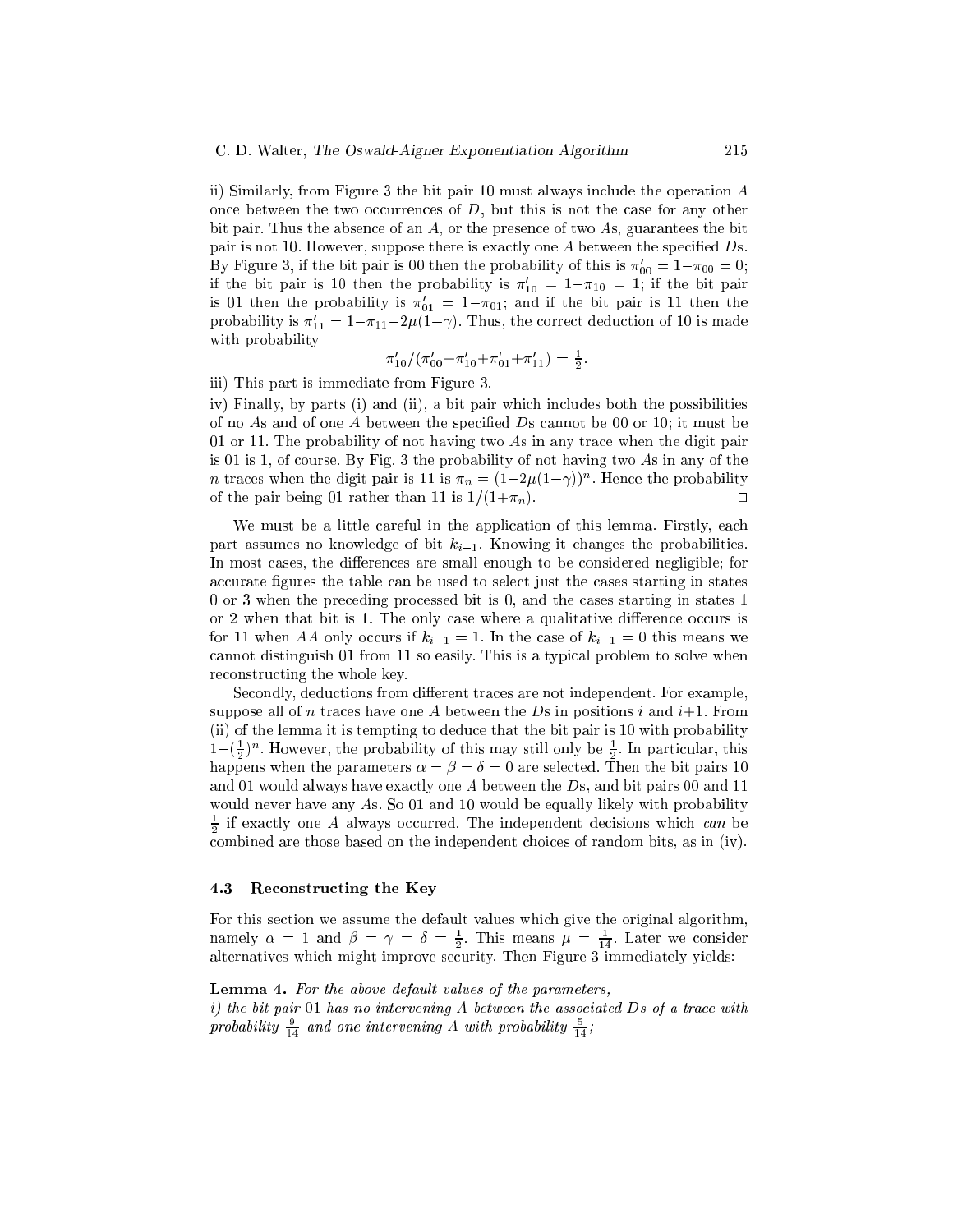ii) the bit pair 11 has no intervening A between the associated Ds with probability  $\frac{2}{7}$ , one intervening A with probability  $\frac{9}{14}$ , and two As with probability  $\frac{1}{14}$ .

The choices which lead to the probabilities in the previous lemma are made independently for each trace. Hence, for  $n$  traces and a pair 01, there are no As in every trace with probability  $(\frac{9}{14})^n$  and one A in every trace with probability  $(\frac{1}{14})^n$ . A similar result holds for the pair 11. By averaging:

Lemma 5. For the default values of the parameters and n traces, in every trace a bit pair of the form  $*1$  has:

i) no As between the associated Ds with probability  $\{(\frac{9}{14})^n + (\frac{2}{7})^n\}/2$  ; and *ii*) one A with probability  $\left\{ \left( \frac{5}{14} \right)^n + \left( \frac{9}{14} \right)^n \right\} / 2$ .

To reconstruct the key  $k$ , first classify every bit pair as 00 if there are no intervening As in any trace, 10 if there is always one intervening  $A$ , 11 if there is an intervening  $AA$ , and, otherwise,  $*1$  if there is a variable number of intervening As. This correctly classifies all pairs 00 and 10, and pairs classed as 11 or  $*1$  are certainly all 11 or of the form  $*1$  respectively. For  $n = 10$  both probabilities in the lemma are bounded above by  $\frac{1}{2}(\frac{9}{14})^{10} \approx 1/166$ . Thus about 1 in 83 bits pairs 01 and 11 will be in
orre
tly lassied as 00 or 10. Also, by the next lemma,  $1-(\frac{6}{7})^{10} > \frac{3}{4}$  of pairs 11 will be located correctly by occurrences of AA when 77 they are the left pair in triplets 111. The proof of it goes ba
k to Lemma 2.

Lemma 6. For the default values of the parameters and n traces, the bit pair 11 has at least one trace exhibiting AA with probability  $1-(\frac{6}{5})^n$  if it has a 1 to the right and with probability 0 if it has a 0 to the right.

This is now enough information to dedu
e almost all the bits of a standard length ECC key. Every bit which is deduced as the right member of a pair  $*1$  is correctly classified as 1 since the mixture of patterns used in the classification is not possible for pairs of the form  $*0$ . However, about 1 in 83+1 of the bits which are deduced to be right members of a pair  $*0$  is incorrectly classified as 0 because not all the possible patterns for the bit pair have occurred. In an ECC key of, say, 192 bits, about two bits will then be in
orre
t.

Each bit b belongs to two pairs:  $\ast b$  and  $b\ast$ , say. Traces for the pair  $\ast b$  have been used to classify  $b$ . In half of all cases, there is a 0 bit to the right and the characteristic patterns of traces for the pair  $b0$  can be used to cross-check the classification. In the other half of cases the patterns for b1 also indicate the correct value for  $b$  as a result of the ratios between the numbers of occurrences of ea
h pattern. However, the patterns observed for overlapping bit pairs are not independent. Although unlikely, one set of patterns may reinfor
e rather than ontradi
t a wrong dedu
tion from the other set. There is no spa
e for further detail, but the following is now lear:

**Theorem 1.** Suppose elliptic curve adds and doubles can be distinguished accurately on a side channel. If the original Oswald-Aigner exponentiation algorithm is used with the same unblinded  $192$ -bit ECC key k for 10 point multiplications then approximately half the bits an be dedu
ed unambiguously to be 1, and the remaining bits dedu
ed to be 0 with an average of at most about two errors.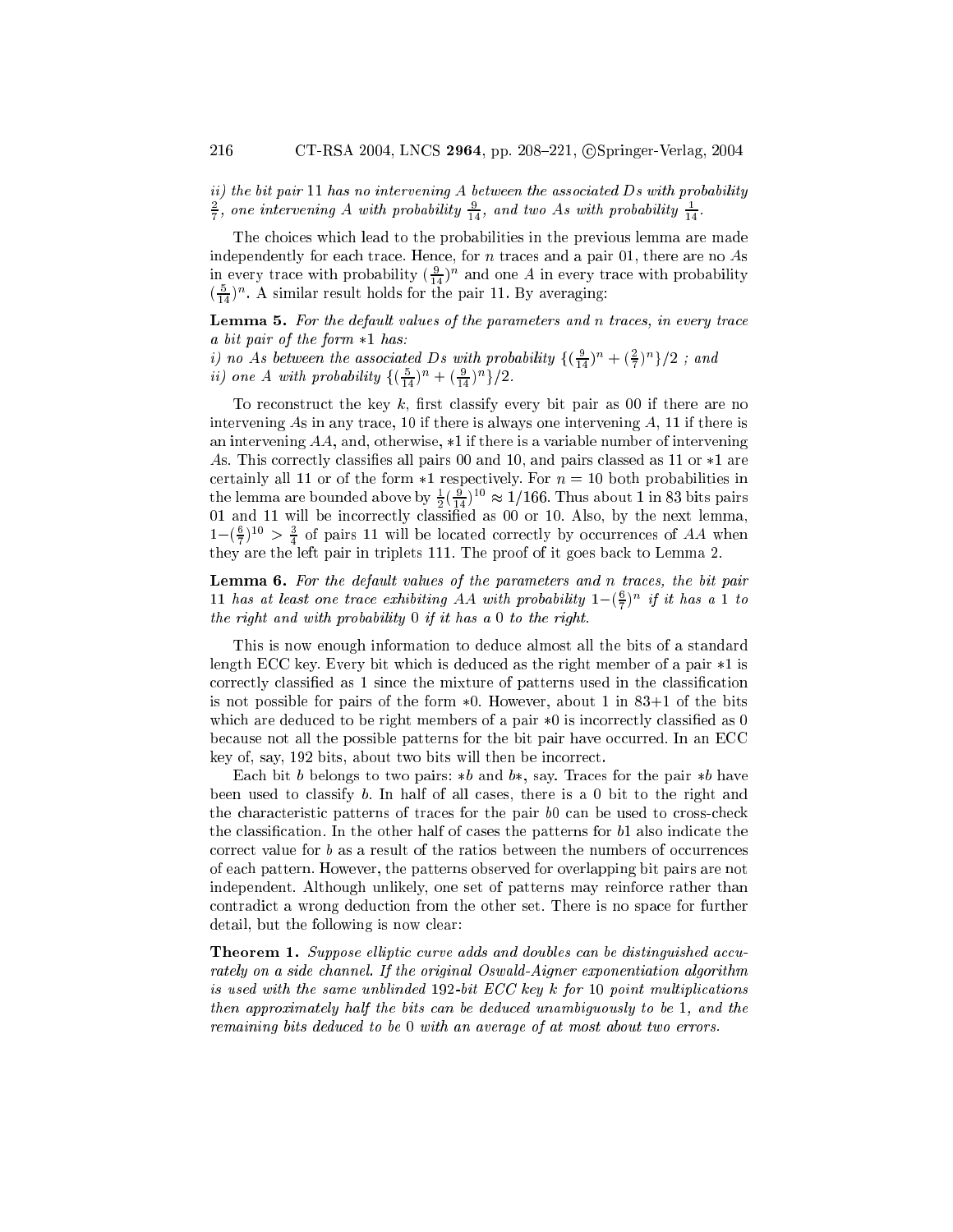This theorem says that a typical ECC secret key can usually be recovered on a first attempt using a dozen traces with very little computational effort beyond extracting the add and double patterns from each trace. By checking consistency between dedu
tions of overlapping bit pairs, most errors should be eliminated. However, it is omputationally feasible to test all variants of the dedu
ed key for up to two or three errors. The correct one from this set can surely be established by successfully decrypting some ciphertext.

## 4.4 Se
ure Parameter Choi
es?

From the last section, it is clear that greater security could only arise from making it less easy to distinguish between pairs of the form  $*0$  and those of the form  $*1$ . This requires choosing parameters for which 01 and 11 are less likely to exhibit both no As and one A between the relevant Ds. From Fig. 3, the probability of no As for 01 and the probability of one A for 11 are the same, viz.

$$
\pi = \left(\frac{1}{2} - \mu\right)\alpha + \left(\frac{1}{2} - 2\mu\right)\beta + \mu\delta.
$$

So this must be made close to 0 or close to 1. For example, choosing  $\alpha =$  $\beta = 1$  makes  $\mu = 0$  and so  $\pi = 1$ , whereas choosing  $\alpha = \beta = \delta = 0$  makes  $\pi = 0$ . Thus both limits are possible. In general, for  $\pi = 1$  (the first case) the tra
es mat
h the pattern of operations for normal square-and-multiply, so we expect each A to correspond to the multiply of a 1 bit. Although 00 and 01 are indistinguishable from the patterns, and 10 and 11 are indistinguishable (unless perhaps  $AA$  could occur), the attacker now recognises that patterns for the pairs  $0*$  have no intervening A and patterns for the pairs  $1*$  have one intervening A. This gives him each bit unequivocally. At the opposite extreme, if  $\pi = 0$  (the se
ond ase) then 10 and 01 be
ome indistinguishable from the patterns as do 00 and 11 (again, unless perhaps  $AA$  could occur). Now the attacker recognises pairs with equal bits from pairs with different bits. Knowing the first bit is 1, he can deduce all the bits one by one from left to right, and hence the key  $k$ .

In general the attacker can exploit the complementary frequencies of one A for the pairs 01 and 11. Either they are close enough to ensure  $n$  traces usually display both patterns (as in the previous section) or they are distinct enough for the patterns to be strongly biased in opposite directions in the trace set (as in the previous paragraph). He can then recognise either the equality of the second bits or the difference in the first bit respectively, and use the fact that each bit belongs to two pairs to cross-check the deduction of many bits. Consequently, there are no se
ure hoi
es of the parameters under repeated use of the unblinded  $key k$ .

Identical working to the previous section shows that similar computations an be performed for keys of any length. With the hoi
e of parameters there, the number of traces needed to achieve a specified degree of confidence in the determined bits is  $n = O(\log \log k)$  because we want at most one error in  $(\frac{14}{5})^n =$  $O(\log k)$  bits. The same calculations apply for any  $\pi$  which is not 0 or 1, giving the same size order for  $n$ . For the working above in this section, mistakes are only made when too many tra
es re
ord the opposite pattern to that expe
ted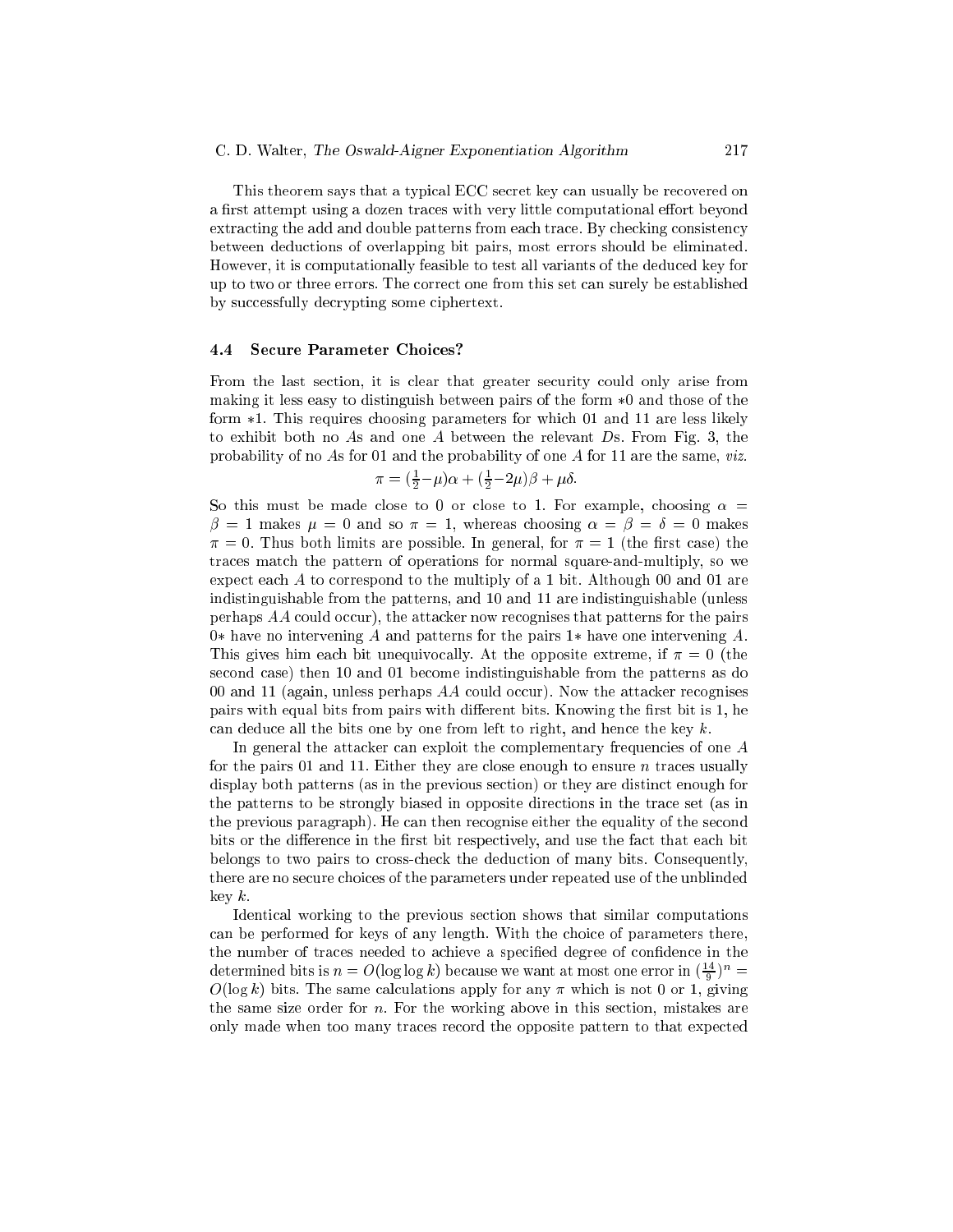from the value of  $\pi$ . Then, for  $\pi$  close enough to 0 or 1, the same bound on the size of  $n$  can be obtained for limiting the errors. So,

**Theorem 2.** No choice of algorithm parameters is secure for a reasonable key length under the above attack if  $O((\log k)^2)$  decipherings are computationally feasible and  $O(\log \log k)$  traces are available from point multiplications using the same unblinded key.

When adds and doubles are not distinguished with  $100\%$  certainty, the proportions of numbers of As can be used to assign a likelihood to the correctness of the sele
ted bit pair. Those whi
h are most likely to be wrong an be modied first, thereby decreasing the search time to determine the correct key.

#### 4.5 Counter-Measures

In the absence of a secure set of parameter choices, further counter-measures are required. The most obvious ounter-measure is to restore key blinding. A small number of blinding bits might still result in the attacker's desired 10 or so traces for the same key eventually becoming available. These might be identified easily within a much larger set of traces by the large number of character subsequences shared between their tra
es. So the size of the random number used in blinding annot reasonably be less than the maximum lifespan of the key in terms of the number of point multiplications for which it is used. Thus 16 or more bits are needed, adding around 10% to the cost of point multiplication.

Identical formulae for additions and doublings are increasingly efficient and applicable to wider classes of elliptic curves, those of Brier and Joye  $[1]$  in particular. These should make it more difficult to distinguish adds from doubles.

Another favoured ounter-measure is the add-and-always-double approa
h. Then the pattern of adds and doubles is not key dependent. Each occurrence of  $DD$  has an add inserted to yield the pattern  $DAD$ , but the add output is dis
arded without having been used. This an also be done for the Oswald-Aigner algorithm provided, in addition, an extra double is performed to convert each DAAD into DADAD. The output of this double is likewise ignored.

Alternatives algorithms exist. That described by Joye and Yen [5] is another add-and-always-double algorithm. There are also several randomized methods [3, 15 which seem to be more robust because they do not satisfy the two properties identified in the introduction as those to which the above attack can be applied.

# 5 One Tra
e

It is interesting to speculate on how much data leaks from a single point multiplication since the above counter-measures should prevent re-use of identical values for the same key. Oswald  $[10]$  noted that for some *deterministic* re-coding algorithms in whi
h several non-zero digits generate indistinguishable As, the operation patterns resulting from numbers of up to 12 bits ould only represent at most 3 keys. By breaking a standard ECC key into 12-bit se
tions, this means very few keys a
tually generate an observed patterns of operations. Moreover,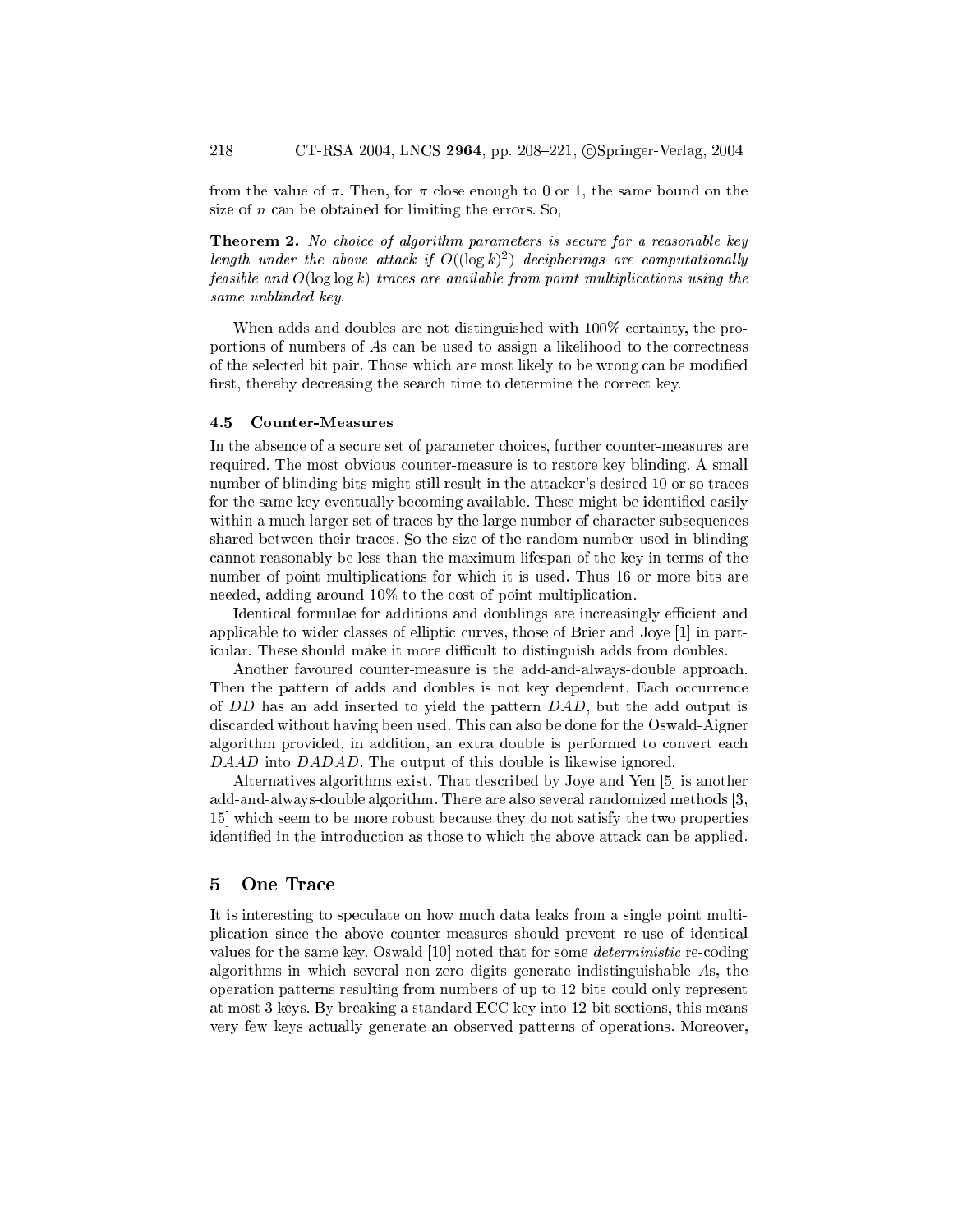these can be ordered according to their likelihood of occurrence, and this considerably reduces the average search time for the correct key. Hence the key can be re
overed quite easily.

Is the same possible here? In  $[10]$  she also writes that the same attack is possible on randomized algorithms with weaker results, but provides no detail. Randomized algorithms have much weaker inter-dependencies between adjacent operation patterns. This should substantially in
rease the number of keys whi
h match a specific pattern of point operations. The key Lemma 3 above does not provide ertainty for many bits unless a number of tra
es are available; only the infrequent instances of  $AA$  seem to allow definite determination of any bits from one tra
e. Of ourse, an analysis of sub-sequen
es of more than two bits is possible, as in  $[14]$ , but, besides better probabilities, this gives no further insight into whether it is omputationally feasible to re
over the key from a single tra
e.

Instead, software was written to enumerate all the keys which could represent a given string. On average, for the extended version of the algorithm, the trend up to 16-bit keys indicates clearly that a little over  $O(\sqrt[4]{k})$  keys will match a given pattern { under 20 mat
h a given 16-bit pattern. This would appear to ensure the strength of the algorithm when a key is used just once but only if the  $\,\mathrm{key}\,$  has at least  $Z^\ast$  bits or there is considerable ambiguity in the side channel about whether the operations are adds or doubles. The original algorithm has fewer random hoi
es, and so has even fewer keys mat
hing a given pattern. Thus, a standard ECC key could be recovered from a single trace in feasible time if adds and doubles are learly distinguishable.

# 6 Con
lusion

One of several, similar, randomized exponentiation algorithms has been investigated to assess its strength against a side channel attack which can differentiate between elliptic curve point additions and point doublings. Straightforward theory shows that at most  $O(10)$  uses of the same unblinded key will enable a secret key of standard length to be re
overed easily in a omputationally feasible time. No choice of parameters improves security enough to alter this conclusion. Using longer bit sequences than the theory, it is also clear that software can search successfully for keys when just one side channel trace is available. However, this number may need increasing if adds and doubles might be confused or standards for key lengths are increased. for key lengths are in
reased.

The main property whi
h is ommon to algorithms whi
h an be atta
ked in this way seems to be that the next subsequen
e of operations at a given point in the pro
essing of the key must be hosen from a small, bounded set of possibilities whi
h is derived from the key and the position, but is independent of previous hoi
es. Hen
e, our overall on
lusion is that su
h algorithms should be avoided for repeated use of the same unblinded key if adds and doubles an be differentiated with any degree of certainty. Furthermore, for typical ECC key lengths, a single use may be sufficient to disclose the key when adds and doubles are accurately distinguishable.